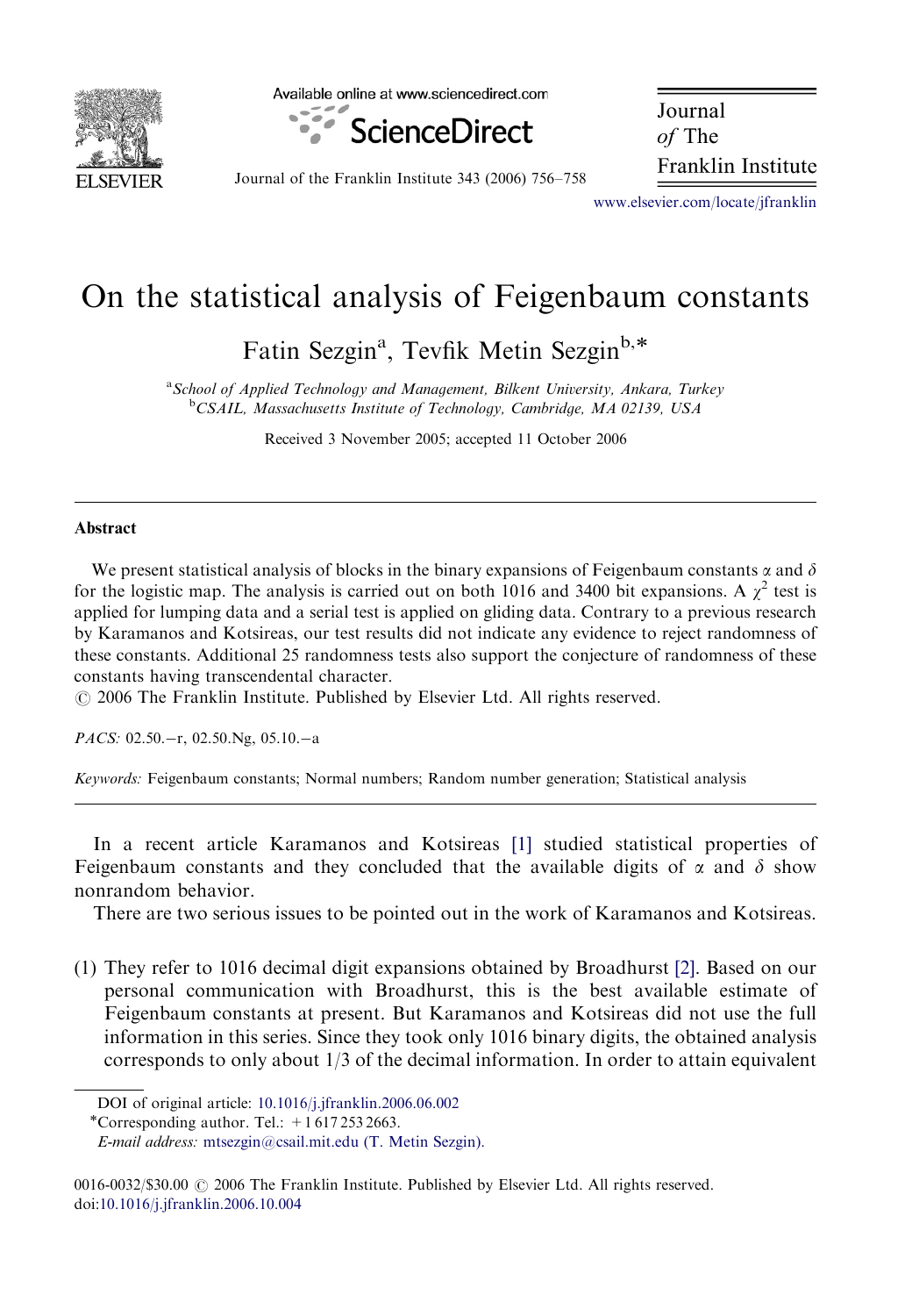information, binary expansion should be extended to at least  $1016 \times \log(10)$  $log(2) = 3382$  binary digits.

(2) The inferences from the statistical analyses are incorrect. Tables presented by the authors do not support their conclusions. For example in the first table the calculated  $\gamma^2$  value is 1.421 as stated. But this value fails to reject the hypothesis of equidistribution. The degrees of freedom is one (not 2 as stated by authors), and a rejection will be possible only for  $\chi^2$  > 3.841 with a 5% Type-I error. Therefore for the rejection of equidistribution, more extreme values are needed. In particular, the table gliding value of block 0 should be larger than 0.531 and the value of block 1 should be less than 0.469. Moreover, there is a missing line in the second table of  $\alpha$ , after the block 010 we must insert 011 having lumping value 0.136 and gliding value 0.124. In summary, we get the following test statistics for lumping data of Feigenbaum constants:

|                       | <b>Block</b><br>size | Calculated<br>$\chi^2$ | Degrees of<br>freedom | Table $\chi^2$ | Result              |
|-----------------------|----------------------|------------------------|-----------------------|----------------|---------------------|
| Analysis for $\alpha$ |                      | 1.421                  |                       | 3.841          | Not significant     |
|                       |                      | 1.433                  | 3                     | 7.815          | Significant $(5\%)$ |
|                       | 3                    | 5.858                  |                       | 14.067         | Not significant     |
|                       | 4                    | 8.855                  | 15                    | 24.996         | Not significant     |
| Analysis for $\delta$ |                      | 0.567                  |                       | 3.841          | Not significant     |
|                       |                      | 0.740                  | 3                     | 7.815          | Not significant     |
|                       | 3                    | 6.852                  |                       | 14.067         | Not significant     |
|                       | 4                    | 8.803                  | 15                    | 24.996         | Not significant     |

According to our conclusion, contrary to the authors' inference, the present data do not give any evidence to reject the hypothesis of randomness for the digits of Feigenbaum constants.

We carried out calculations and explored the expansion up to 3400 binary digits. In this case also our inferences remain valid. The  $\chi^2$  values obtained are as follows:

|                       |   | Block size Calculated Degrees of | freedom | Table $\chi^2$ | Result             |
|-----------------------|---|----------------------------------|---------|----------------|--------------------|
| Analysis for $\alpha$ |   | 3.060                            |         | 3.841          | Not significant    |
|                       | 2 | 8.682                            | 3       | 7.815          | Significant $(5%)$ |
|                       | 3 | 9.658                            |         | 14.067         | Not significant    |
|                       | 4 | 17.275                           | 15      | 24.996         | Not significant    |
| Analysis for $\delta$ |   | 0.142                            |         | 3.841          | Not significant    |
|                       | 2 | 0.692                            | 3       | 7.815          | Not significant    |
|                       | 3 | 7.065                            |         | 14.067         | Not significant    |
|                       | 4 | 9.934                            | 15      | 24.996         | Not significant    |